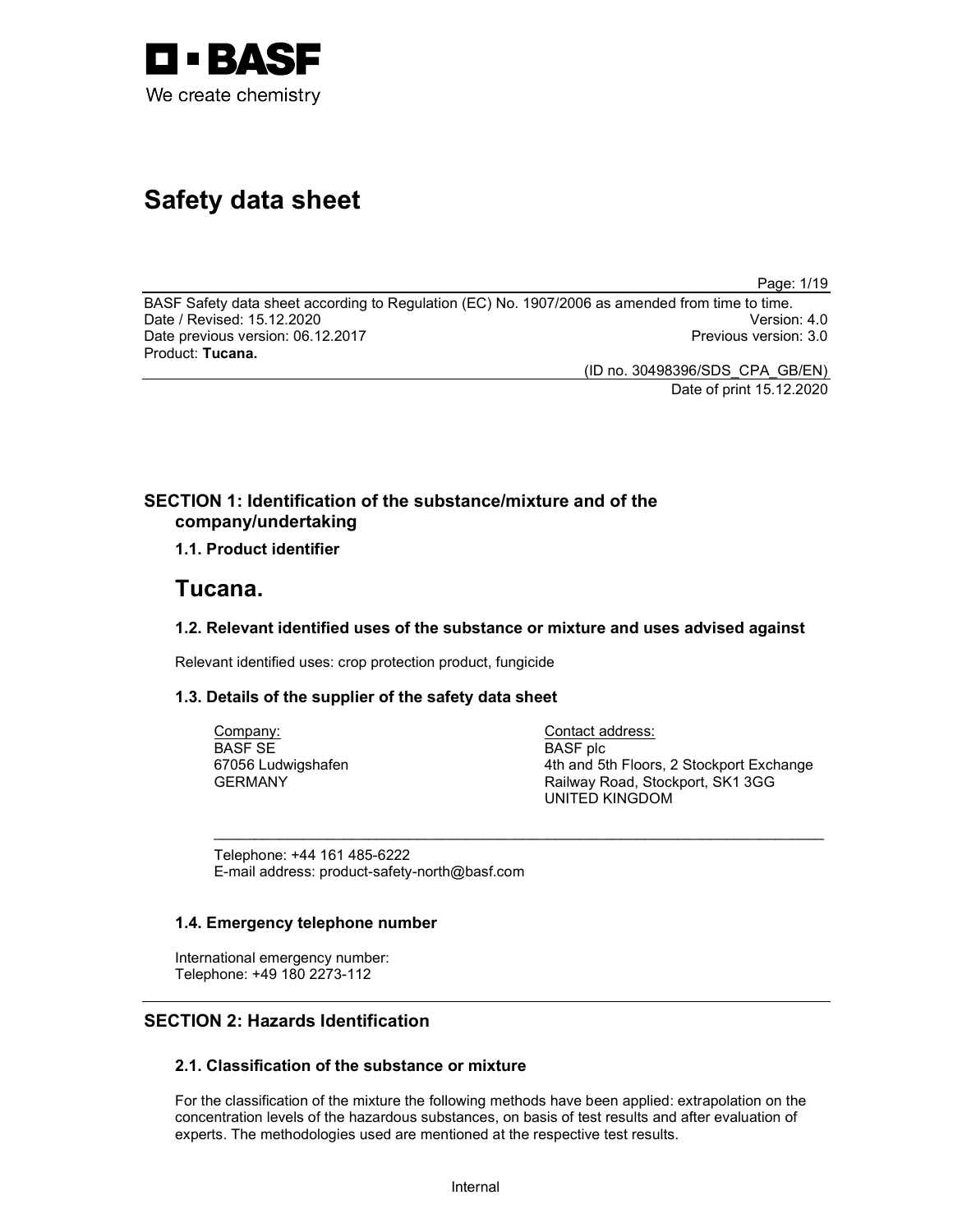Page: 2/19

BASF Safety data sheet according to Regulation (EC) No. 1907/2006 as amended from time to time.<br>Date / Revised: 15.12.2020 Date / Revised: 15.12.2020 Date previous version: 06.12.2017 **Previous version: 3.0** Previous version: 3.0 Product: Tucana.

(ID no. 30498396/SDS\_CPA\_GB/EN)

Date of print 15.12.2020

According to Regulation (EC) No 1272/2008 [CLP]

| Acute Tox. 4 (oral)                                       | H302 Harmful if swallowed.                                 |
|-----------------------------------------------------------|------------------------------------------------------------|
| Acute Tox. 4 (Inhalation - mist) H332 Harmful if inhaled. |                                                            |
| Skin Corr./Irrit. 2                                       | H315 Causes skin irritation.                               |
| Skin Sens. 1B                                             | H317 May cause an allergic skin reaction.                  |
| ISTOT SE 3                                                | H335 May cause respiratory irritation.                     |
| Aquatic Acute 1                                           | H400 Very toxic to aquatic life.                           |
| Aquatic Chronic 1                                         | H410 Very toxic to aquatic life with long lasting effects. |

For the classifications not written out in full in this section the full text can be found in section 16.

## 2.2. Label elements

Globally Harmonized System (GHS) in accordance with UK regulations.

Pictogram:



Signal Word: Warning

| <b>Hazard Statement:</b>        |                                                                                              |
|---------------------------------|----------------------------------------------------------------------------------------------|
| H315                            | Causes skin irritation.                                                                      |
| H332                            | Harmful if inhaled.                                                                          |
| H302                            | Harmful if swallowed.                                                                        |
| H317                            | May cause an allergic skin reaction.                                                         |
| H335                            | May cause respiratory irritation.                                                            |
| H400                            | Very toxic to aquatic life.                                                                  |
| H410                            | Very toxic to aquatic life with long lasting effects.                                        |
| EUH401                          | To avoid risks to human health and the environment, comply with the<br>instructions for use. |
| <b>Precautionary Statement:</b> |                                                                                              |

| P <sub>101</sub> | If medical advice is needed, have product container or label at hand. |
|------------------|-----------------------------------------------------------------------|
| P <sub>102</sub> | Keep out of reach of children.                                        |
| P <sub>103</sub> | Read carefully and follow all instructions.                           |

Precautionary Statements (Prevention):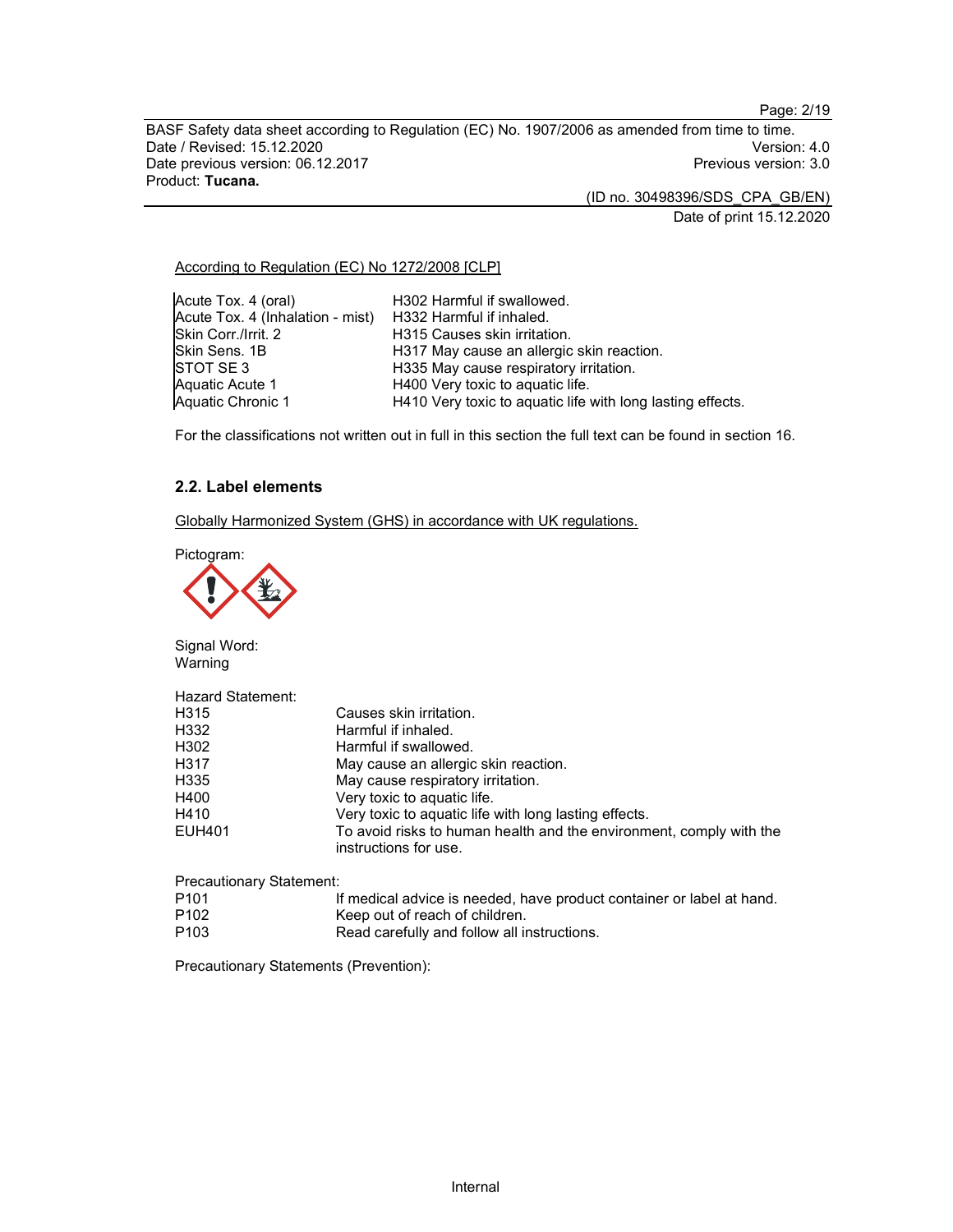Page: 3/19

BASF Safety data sheet according to Regulation (EC) No. 1907/2006 as amended from time to time.<br>Date / Revised: 15.12.2020 Date / Revised: 15.12.2020 Date previous version: 06.12.2017 **Previous version: 3.0** Previous version: 3.0 Product: Tucana.

(ID no. 30498396/SDS\_CPA\_GB/EN)

 $\frac{1}{100}$  15.12.2020

|                                      | Date of print 15.12.2                                                     |
|--------------------------------------|---------------------------------------------------------------------------|
| P <sub>280</sub>                     | Wear protective gloves.                                                   |
| P271                                 | Use only outdoors or in a well-ventilated area.                           |
| P260                                 | Do not breathe mist or vapour.                                            |
| P <sub>261</sub>                     | Avoid breathing mist.                                                     |
| P272                                 | Contaminated work clothing should not be allowed out of the workplace.    |
| P270                                 | Do not eat, drink or smoke when using this product.                       |
| P <sub>264</sub>                     | Wash contaminated body parts thoroughly after handling.                   |
| Precautionary Statements (Response): |                                                                           |
| P312                                 | Call a POISON CENTER or physician if you feel unwell.                     |
| P304 + P340                          | IF INHALED: Remove person to fresh air and keep comfortable for           |
|                                      | breathing.                                                                |
| $P303 + P352$                        | IF ON SKIN (or hair): Wash with plenty of soap and water.                 |
| P333 + P311                          | If skin irritation or rash occurs: Call a POISON CENTER or physician.     |
| P330                                 | Rinse mouth                                                               |
| P391                                 | Collect spillage.                                                         |
| P362 + P364                          | Take off contaminated clothing and wash it before reuse.                  |
| Precautionary Statements (Storage):  |                                                                           |
| P403 + P233                          | Store in a well-ventilated place. Keep container tightly closed.          |
| P405                                 | Store locked up.                                                          |
| Precautionary Statements (Disposal): |                                                                           |
| P <sub>501</sub>                     | Dispose of contents/container to a licensed hazardous-waste disposal      |
|                                      | contractor or collection site except for empty clean containers which can |
|                                      | be disposed of as non-hazardous waste.                                    |
|                                      |                                                                           |

#### According to Regulation (EC) No 1272/2008 [CLP]

Hazard determining component(s) for labelling: pyraclostrobin (ISO), Solvent naphtha (petroleum), heavy arom., Alcohols, C16-18, ethoxylated propoxylated

## 2.3. Other hazards

According to Regulation (EC) No 1272/2008 [CLP]

See section 12 - Results of PBT and vPvB assessment.

If applicable information is provided in this section on other hazards which do not result in classification but which may contribute to the overall hazards of the substance or mixture.

## SECTION 3: Composition/Information on Ingredients

#### 3.1. Substances

Not applicable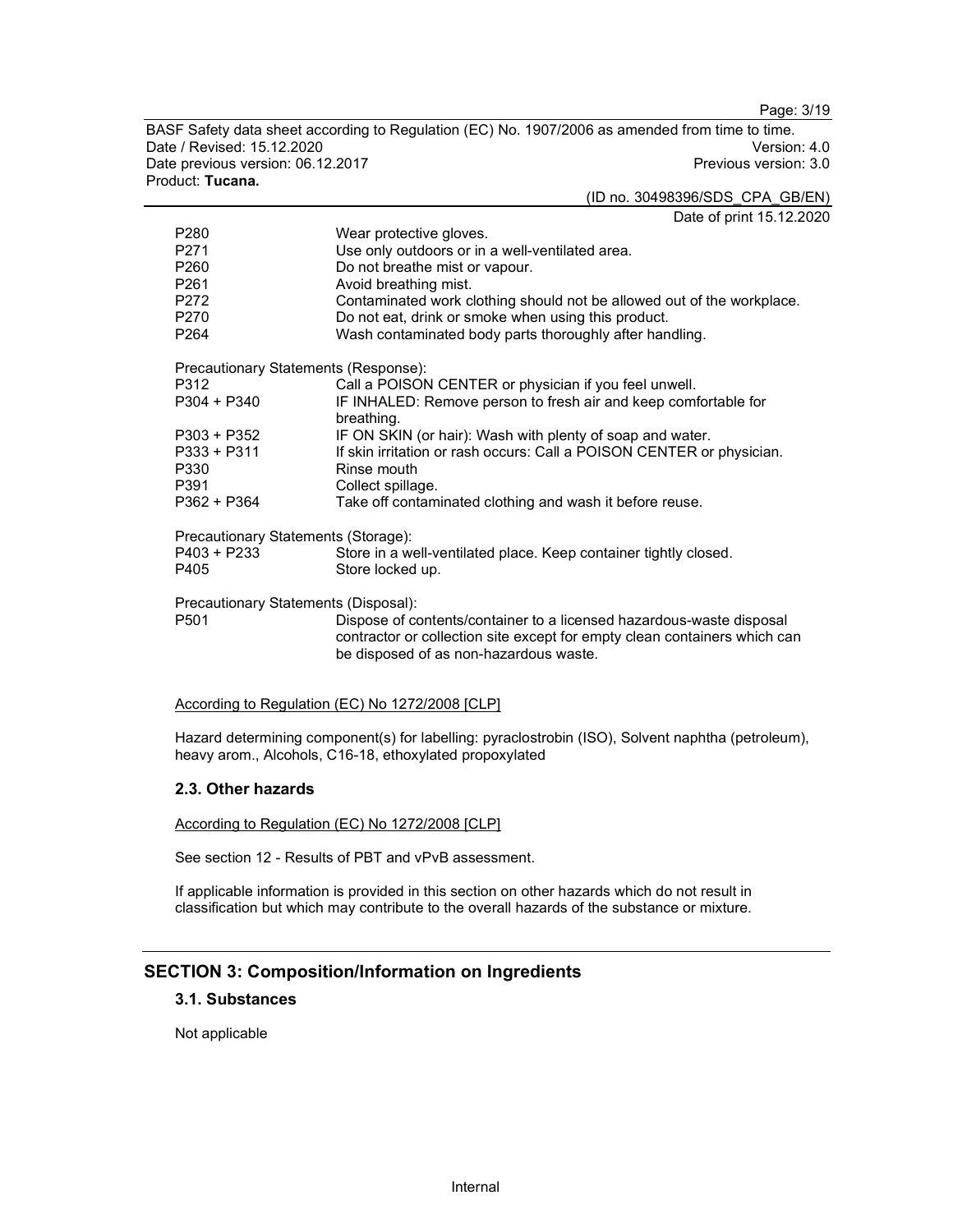Page: 4/19

BASF Safety data sheet according to Regulation (EC) No. 1907/2006 as amended from time to time. Date / Revised: 15.12.2020 Version: 4.0 Date previous version: 06.12.2017 **Previous version: 3.0** Previous version: 3.0 Product: Tucana.

(ID no. 30498396/SDS\_CPA\_GB/EN)

Date of print 15.12.2020

## 3.2. Mixtures

#### Chemical nature

crop protection product, fungicide, Emulsifiable concentrate (EC)

Hazardous ingredients (GHS) according to Regulation (EC) No. 1272/2008

pyraclostrobin (ISO); methyl N-{2-[1-(4-chlorophenyl)-1H-pyrazol-3-yloxymethyl]phenyl}(Nmethoxy)carbamate

Content (W/W): 23.86 % CAS Number: 175013-18-0 INDEX-Number: 613-272-00-6 Acute Tox. 3 (Inhalation - mist) Skin Corr./Irrit. 2 STOT SE 3 (irr. to respiratory syst.) Aquatic Acute 1 Aquatic Chronic 1 M-factor acute: 100 M-factor chronic: 100 H315, H331, H335, H400, H410

Solvent naphtha (petroleum), heavy arom.; Kerosine — unspecified; [A complex combination of hydrocarbons obtained from distillation of aromatic streams. It consists predominantly of aromatic hydrocarbons having carbon numbers predominantly in the range of C9 thro ugh C16 and boiling in the range of approximately 165 oC to 290 oC (330 oF to 554 oF).]

Content (W/W): < 50 % CAS Number: 64742-94-5 REACH registration number: 01- 2119451097-39

Asp. Tox. 1 Aquatic Chronic 2 H304, H411 EUH066

Alcohols, C16-18, ethoxylated propoxylated Content (W/W): < 30 % CAS Number: 68002-96-0

Acute Tox. 2 (Inhalation - mist) Aquatic Acute 1 Aquatic Chronic 3 M-factor acute: 1 H330, H412, H400

2-methylnaphthalene Content (W/W): < 20 % CAS Number: 91-57-6 EC-Number: 202-078-3 REACH registration number: 01-2119489455-25

Acute Tox. 4 (oral) Aquatic Chronic 2 H302, H411

Naphthalene, 1-methyl-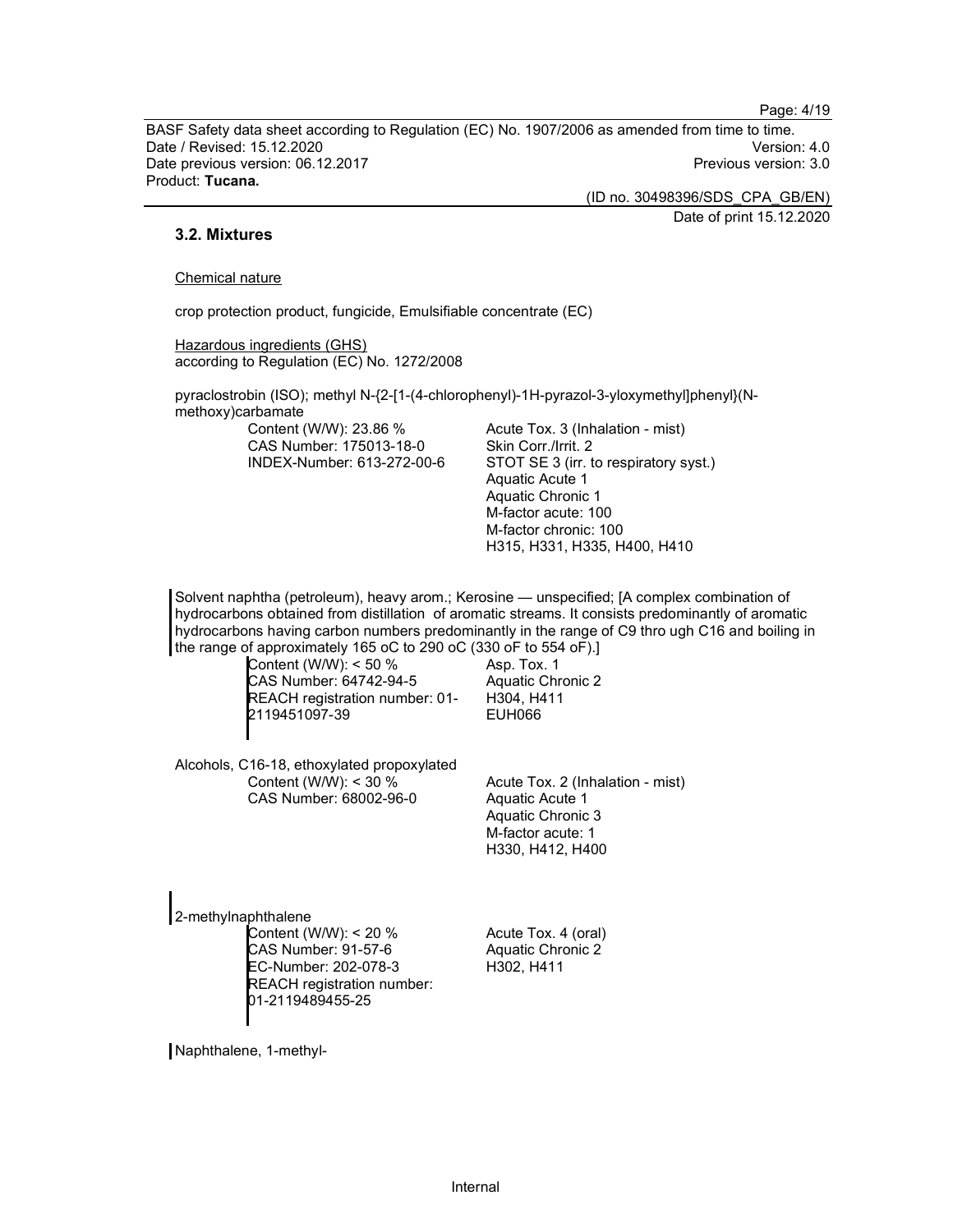Page: 5/19

BASF Safety data sheet according to Regulation (EC) No. 1907/2006 as amended from time to time. Date / Revised: 15.12.2020 Date previous version: 06.12.2017 Charles and the United States of Previous version: 3.0 Product: Tucana.

(ID no. 30498396/SDS\_CPA\_GB/EN)

2.2020

|                   | Content (W/W): < $15%$<br>CAS Number: 90-12-0<br>EC-Number: 201-966-8<br>REACH registration number: 01-<br>2119489997-0                                                                        | Date of print 15.12<br>Asp. Tox. 1<br>Acute Tox. 4 (oral)<br>Aquatic Chronic 2<br>H302, H304, H411                                                                                                                           |
|-------------------|------------------------------------------------------------------------------------------------------------------------------------------------------------------------------------------------|------------------------------------------------------------------------------------------------------------------------------------------------------------------------------------------------------------------------------|
| biphenyl          | Content (W/W): $<$ 5 %<br><b>CAS Number: 92-52-4</b><br>EC-Number: 202-163-5<br>REACH registration number: 01-<br>2119480408-33<br>INDEX-Number: 601-042-00-8                                  | Skin Corr./Irrit. 2<br>Eye Dam./Irrit. 2<br>STOT SE 3 (irr. to respiratory syst.)<br>Aquatic Acute 1<br>Aquatic Chronic 1<br>M-factor acute: 1<br>M-factor chronic: 1<br>H319, H315, H335, H400, H410                        |
|                   | Benzenesulfonic acid, 4-C10-13-sec-alkyl derivs., calcium salts<br>Content (W/W): $<$ 5 %<br>CAS Number: 84989-14-0<br>EC-Number: 284-903-7<br>REACH registration number: 01-<br>2119560592-37 | Skin Corr./Irrit. 2<br>Eye Dam./Irrit. 1<br>Aquatic Chronic 3<br>H318, H315, H412                                                                                                                                            |
| 2-Ethylhexan-1-ol | Content (W/W): $<$ 5 %<br>CAS Number: 104-76-7<br>EC-Number: 203-234-3<br>REACH registration number: 01-<br>2119487289-20                                                                      | Acute Tox. 4 (Inhalation - mist)<br>Skin Corr./Irrit. 2<br>Eye Dam./Irrit. 2<br>STOT SE 3 (irr. to respiratory syst.)<br>H319, H315, H332, H335                                                                              |
| toluene           | Content (W/W): < $1%$<br>CAS Number: 108-88-3<br>EC-Number: 203-625-9<br>REACH registration number: 01-<br>2119471310-51<br>INDEX-Number: 601-021-00-3                                         | Asp. Tox. 1<br>Flam. Liq. 2<br>Skin Corr./Irrit. 2<br>Repr. 2 (unborn child)<br>STOT SE 3 (drowsiness and dizziness)<br>STOT RE (Central nervous system) 2<br>Aquatic Chronic 3<br>H225, H315, H304, H336, H361d, H373, H412 |

For the classifications not written out in full in this section, including the hazard classes and the hazard statements, the full text is listed in section 16.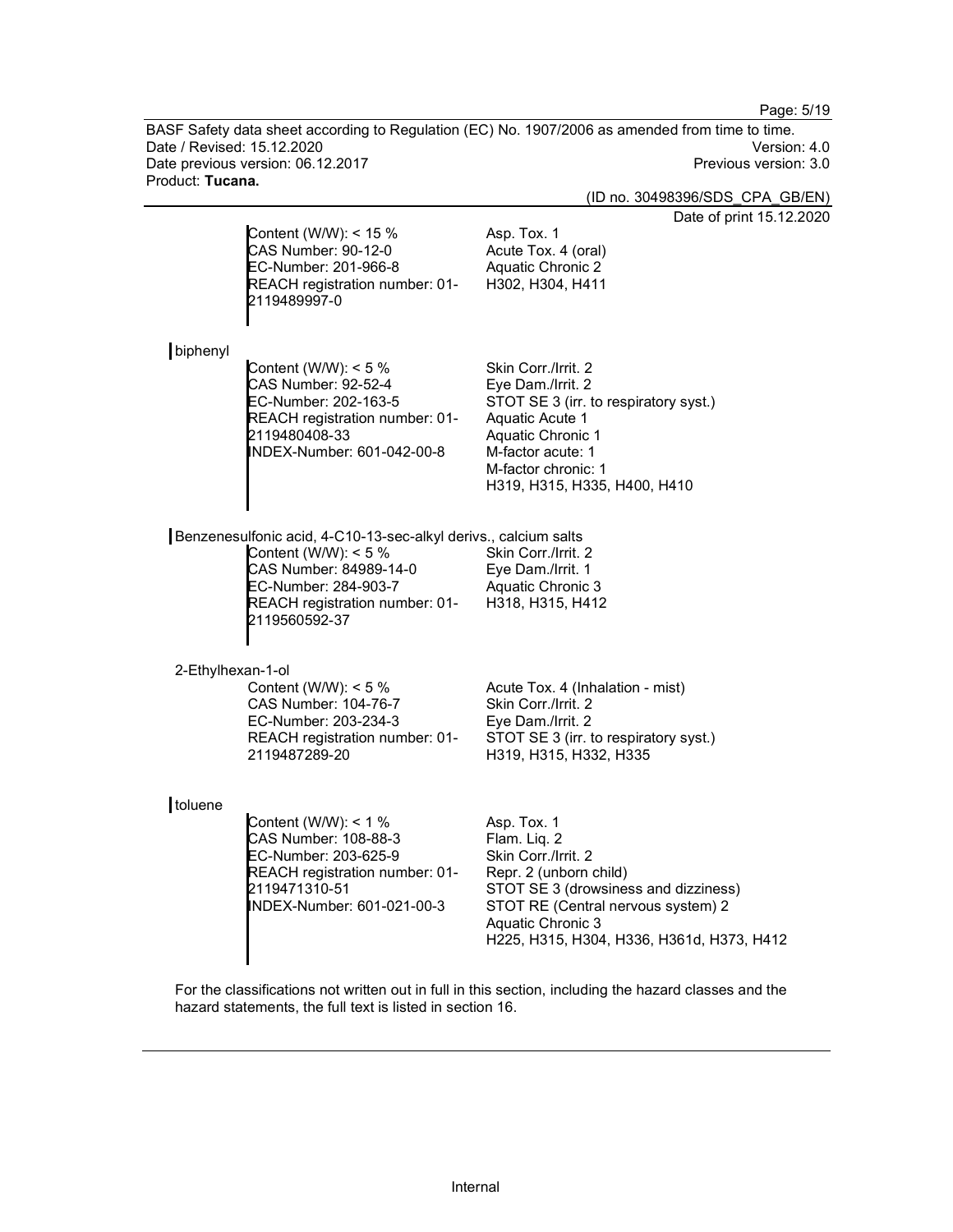Page: 6/19

BASF Safety data sheet according to Regulation (EC) No. 1907/2006 as amended from time to time. Date / Revised: 15.12.2020 Version: 4.0 Date previous version: 06.12.2017 **Previous version: 3.0** Previous version: 3.0 Product: Tucana.

(ID no. 30498396/SDS\_CPA\_GB/EN)

Date of print 15.12.2020

## SECTION 4: First-Aid Measures

### 4.1. Description of first aid measures

Show container, label and/or safety data sheet to physician.

First aid personnel should pay attention to their own safety. If the patient is likely to become unconscious, place and transport in stable sideways position (recovery position). Immediately remove contaminated clothing.

If inhaled: Keep patient calm, remove to fresh air, seek medical attention.

On skin contact: Wash thoroughly with soap and water

On contact with eyes: Wash affected eyes for at least 15 minutes under running water with eyelids held open, consult an eye specialist.

On ingestion: Immediately rinse mouth and then drink 200-300 ml of water, seek medical attention.

#### 4.2. Most important symptoms and effects, both acute and delayed

Symptoms: Information, i.e. additional information on symptoms and effects may be included in the GHS labeling phrases available in Section 2 and in the Toxicological assessments available in Section 11., (Further) symptoms and / or effects are not known so far

4.3. Indication of any immediate medical attention and special treatment needed Treatment: Treat according to symptoms (decontamination, vital functions), no known specific antidote.

## SECTION 5: Fire-Fighting Measures

## 5.1. Extinguishing media

Suitable extinguishing media: water spray, foam, dry powder, carbon dioxide

#### 5.2. Special hazards arising from the substance or mixture

Endangering substances: carbon monoxide, Carbon dioxide, hydrogen chloride, nitrogen oxides, sulfur oxides, halogenated compounds Advice: The substances/groups of substances mentioned can be released in case of fire.

## 5.3. Advice for fire-fighters

Special protective equipment: Wear self-contained breathing apparatus and chemical-protective clothing.

## Further information:

Collect contaminated extinguishing water separately, do not allow to reach sewage or effluent systems. Dispose of fire debris and contaminated extinguishing water in accordance with official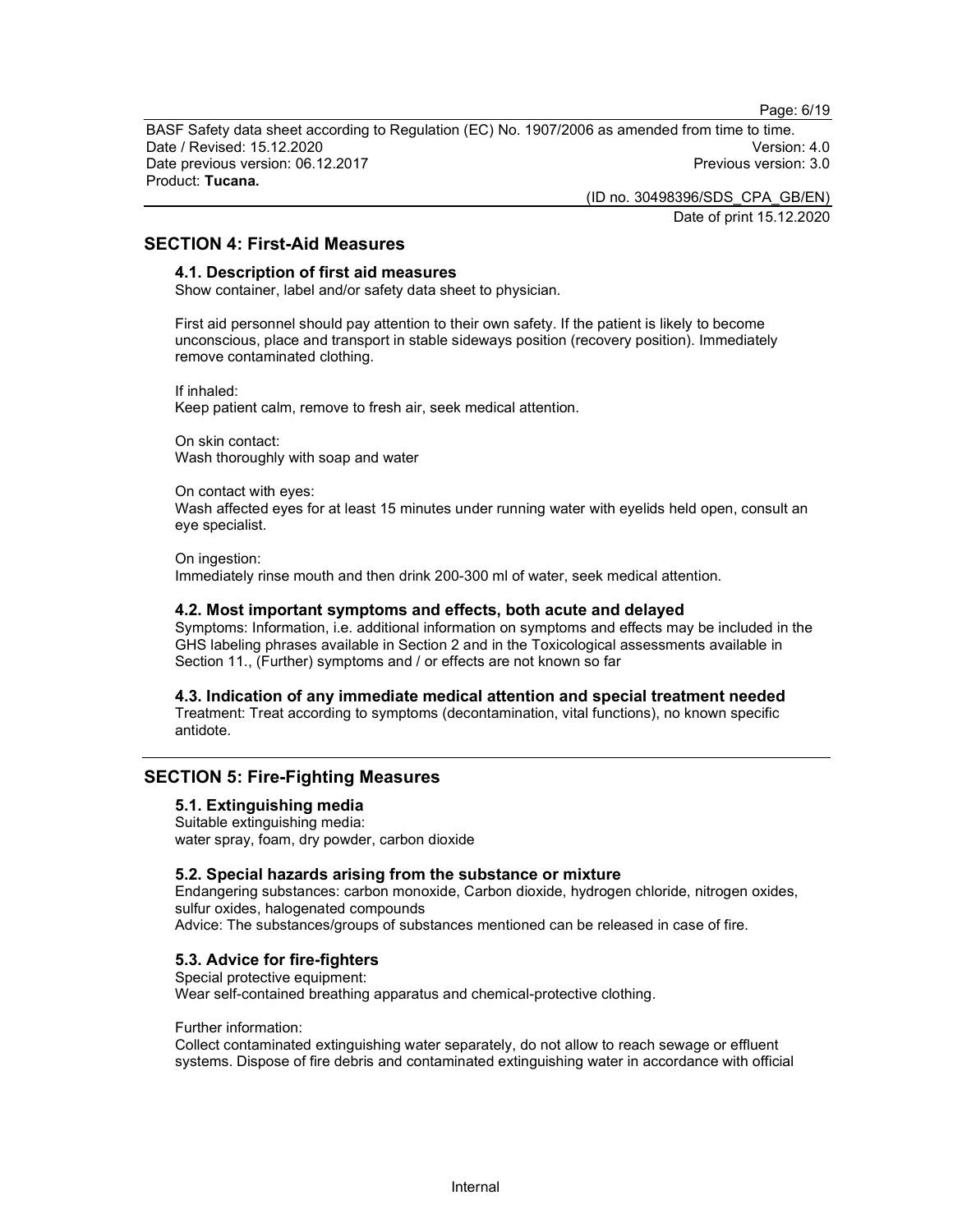Page: 7/19

BASF Safety data sheet according to Regulation (EC) No. 1907/2006 as amended from time to time. Date / Revised: 15.12.2020 Version: 4.0 Date previous version: 06.12.2017 **Previous version: 3.0** Previous version: 3.0 Product: Tucana.

(ID no. 30498396/SDS\_CPA\_GB/EN)

Date of print 15.12.2020

regulations. In case of fire and/or explosion do not breathe fumes. Keep containers cool by spraying with water if exposed to fire.

## SECTION 6: Accidental Release Measures

#### 6.1. Personal precautions, protective equipment and emergency procedures Use personal protective clothing. Avoid contact with the skin, eyes and clothing. Do not breathe vapour/spray.

#### 6.2. Environmental precautions

Do not discharge into drains/surface waters/groundwater. Do not discharge into the subsoil/soil.

Do not allow contamination of public drains or surface or ground waters. Inform local water plc if spillage enters drains and the Environment Agency (England & Wales), the Scottish Environmental Protection Agency (Scotland), or the Environment and Heritage Service (Northern Ireland) if it enters surface or ground waters. Keep people and animals away.

#### 6.3. Methods and material for containment and cleaning up

For small amounts: Pick up with suitable absorbent material (e.g. sand, sawdust, general-purpose binder, kieselguhr).

For large amounts: Dike spillage. Pump off product.

Collect waste in suitable containers, which can be labeled and sealed. Clean contaminated floors and objects thoroughly with water and detergents, observing environmental regulations. Dispose of absorbed material in accordance with regulations. Wear suitable protective equipment.

#### 6.4. Reference to other sections

Information regarding exposure controls/personal protection and disposal considerations can be found in section 8 and 13.

## SECTION 7: Handling and Storage

#### 7.1. Precautions for safe handling

When using do not eat, drink or smoke. Hands and/or face should be washed before breaks and at the end of the shift. No special measures necessary if stored and handled correctly. Ensure thorough ventilation of stores and work areas.

Protection against fire and explosion:

Vapours may form ignitable mixture with air. Prevent electrostatic charge - sources of ignition should be kept well clear - fire extinguishers should be kept handy.

## 7.2. Conditions for safe storage, including any incompatibilities

Segregate from foods and animal feeds.

Further information on storage conditions: Keep away from heat. Protect from direct sunlight.

#### Protect from temperatures below: 5 °C

The packed product must be protected from temperatures below the indicated one.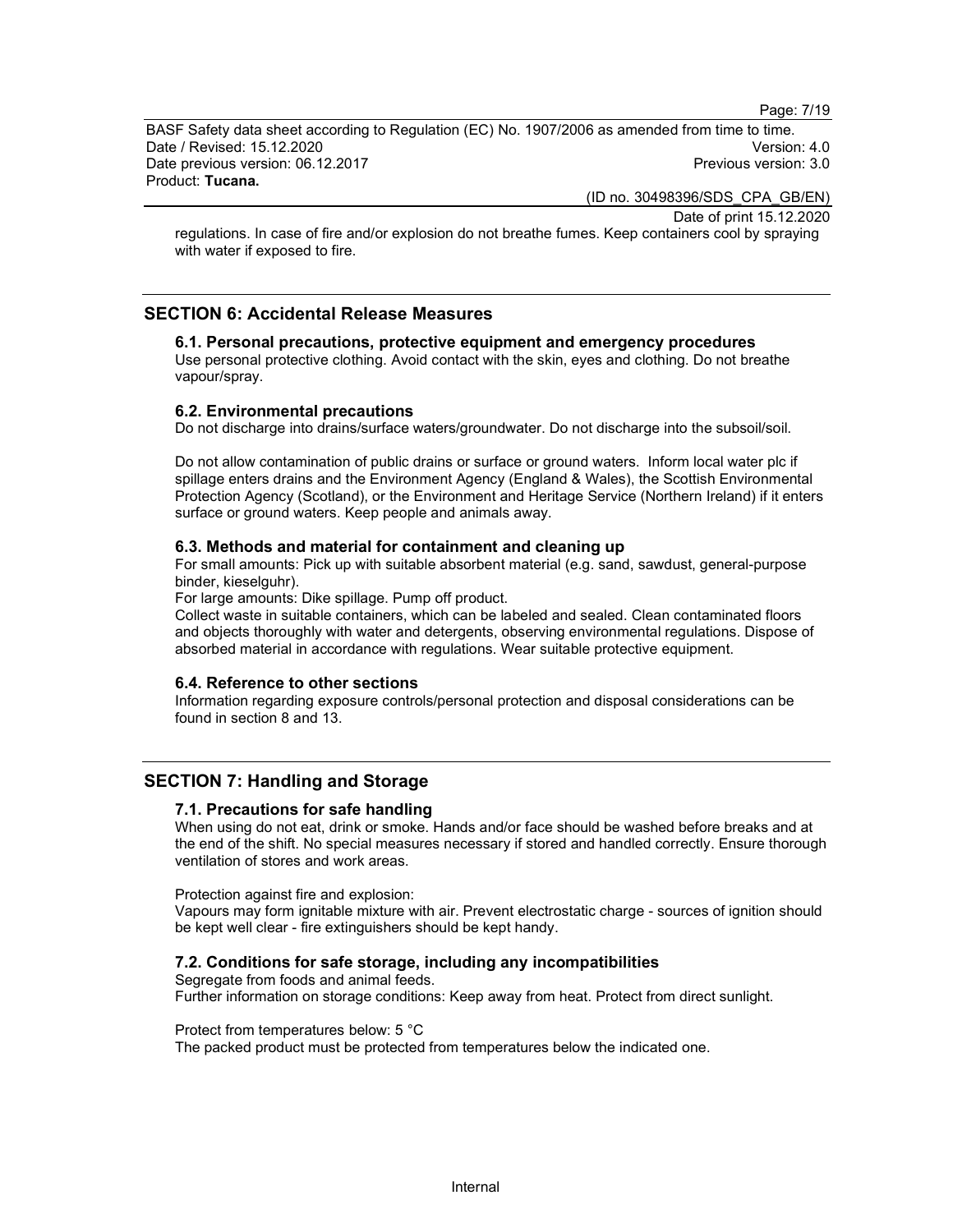Page: 8/19

BASF Safety data sheet according to Regulation (EC) No. 1907/2006 as amended from time to time. Date / Revised: 15.12.2020 Version: 4.0 Date previous version: 06.12.2017 **Previous version: 3.0** Previous version: 3.0 Product: Tucana.

(ID no. 30498396/SDS\_CPA\_GB/EN)

Date of print 15.12.2020

Protect from temperatures above: 40 °C Damage by exceeding the maximum temperature is not reversible.

#### 7.3. Specific end use(s)

For the relevant identified use(s) listed in Section 1 the advice mentioned in this section 7 is to be observed.

## SECTION 8: Exposure Controls/Personal Protection

## 8.1. Control parameters

Components with occupational exposure limits

```
104-76-7: 2-Ethylhexan-1-ol 
                    TWA value 5.4 mg/m3 ; 1 ppm (OEL (EU)) 
                   indicative 
                   TWA value 5.4 mg/m3 ; 1 ppm (WEL/EH 40 (UK))
90-12-0: Naphthalene, 1-methyl- 
                    Skin Designation (Directive 2004/37/EC) 
                   The substance can be absorbed through the skin. 
91-57-6: 
2-methylnaphthalene 
                    Skin Designation (Directive 2004/37/EC) 
                   The substance can be absorbed through the skin.
```
Refer to the current edition of HSE Guidance Note EH40 Occupational Exposure Limits (United Kingdom). For normal use and handling refer to the product label/leaflet.

## 8.2. Exposure controls

Personal protective equipment

Respiratory protection:

Suitable respiratory protection for lower concentrations or short-term effect: Combination filter for gases/vapours of organic, inorganic, acid inorganic, alkaline compounds and toxic particles (e. g. EN 14387 Type ABEK-P3)

Hand protection:

Suitable chemical resistant safety gloves (EN 374) also with prolonged, direct contact (Recommended: Protective index 6, corresponding > 480 minutes of permeation time according to EN 374): E.g. nitrile rubber (0.4 mm), chloroprene rubber (0.5 mm), butyl rubber (0.7 mm) etc.

Eye protection: Safety glasses with side-shields (frame goggles) (e.g. EN 166)

Body protection: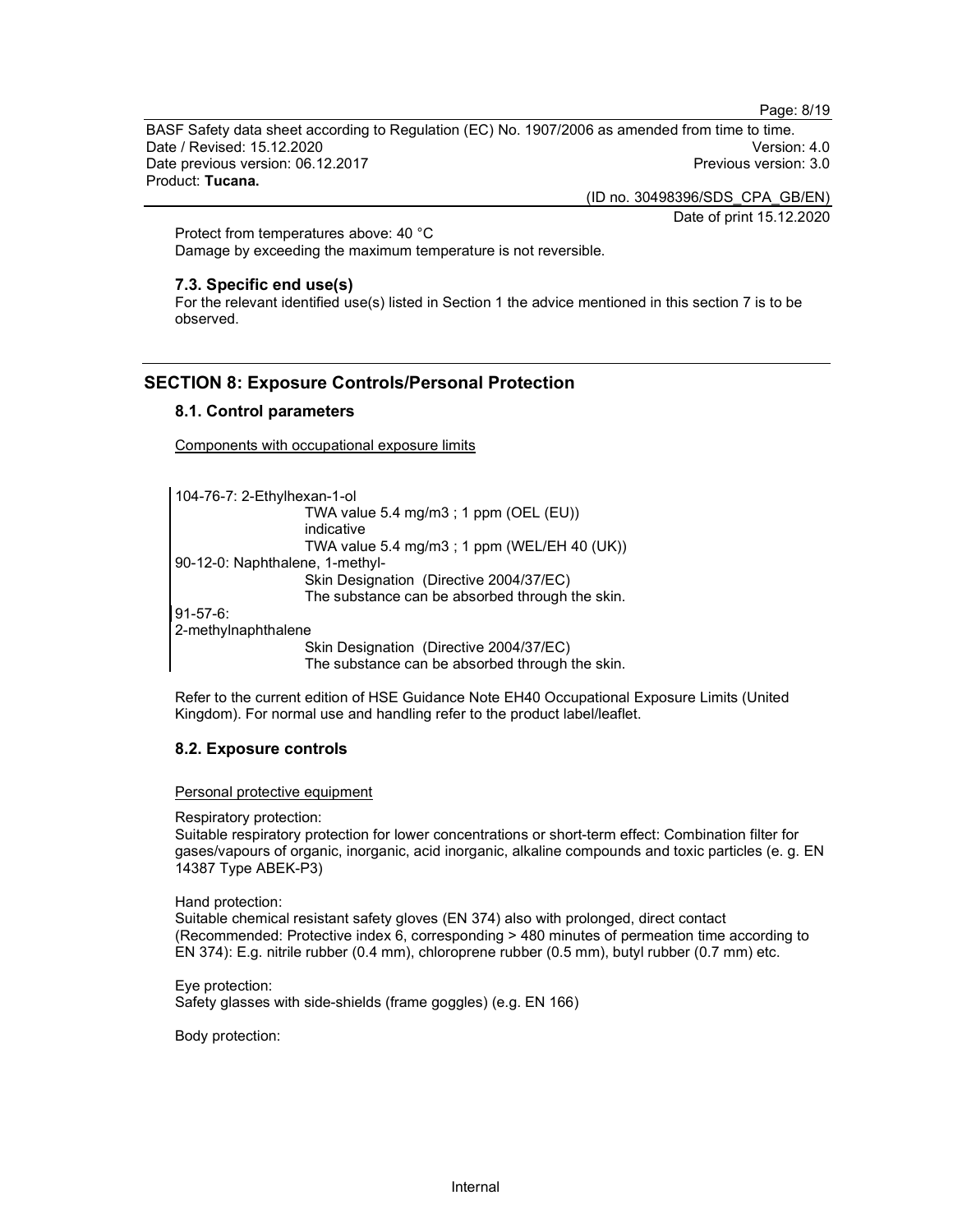Page: 9/19

BASF Safety data sheet according to Regulation (EC) No. 1907/2006 as amended from time to time. Date / Revised: 15.12.2020 Version: 4.0 Date previous version: 06.12.2017 **Previous version: 3.0** Previous version: 3.0 Product: Tucana.

(ID no. 30498396/SDS\_CPA\_GB/EN)

Date of print 15.12.2020

Body protection must be chosen depending on activity and possible exposure, e.g. apron, protecting boots, chemical-protection suit (according to EN 14605 in case of splashes or EN ISO 13982 in case of dust).

General safety and hygiene measures

The statements on personal protective equipment in the instructions for use apply when handling crop-protection agents in final-consumer packing. Wearing of closed work clothing is recommended. Store work clothing separately. Keep away from food, drink and animal feeding stuffs.

## SECTION 9: Physical and Chemical Properties

#### 9.1. Information on basic physical and chemical properties

| Form:                          | liquid                               |                             |
|--------------------------------|--------------------------------------|-----------------------------|
| Colour:                        | tan                                  |                             |
| Odour:                         | faintly aromatic                     |                             |
| Odour threshold:               |                                      |                             |
|                                | Not determined since harmful by      |                             |
|                                | inhalation.                          |                             |
| pH value:                      | approx. 5 - 7                        |                             |
|                                | (1 %(m), 20 °C)                      |                             |
|                                | (as an emulsion)                     |                             |
| pour point:                    | approx. $-5$ °C                      |                             |
|                                | Information applies to the solvent.  |                             |
| Boiling range:                 | approx. 244 - 292 °C                 |                             |
|                                | Information applies to the solvent.  |                             |
| Flash point:                   | approx. 104 °C                       | (ISO 2719)                  |
| Evaporation rate:              |                                      |                             |
|                                | not applicable                       |                             |
| Flammability:                  | not highly flammable                 |                             |
| Lower explosion limit:         | $0.6\%$ (V)                          |                             |
|                                | Information applies to the solvent.  |                             |
| Upper explosion limit:         | $7\%$ (V)                            |                             |
|                                | Information applies to the solvent.  |                             |
| Ignition temperature:          | 425 $^{\circ}$ C                     | (Directive 92/69/EEC, A.15) |
|                                | The product has not been tested.     |                             |
|                                | The statement has been derived from  |                             |
|                                | substances/products of a similar     |                             |
|                                | structure or composition.            |                             |
| Vapour pressure:               | approx. 0.003 hPa                    |                             |
|                                | (20 °C)                              |                             |
|                                | Information applies to the solvent.  |                             |
| Density:                       | approx. 1.05 g/cm3                   |                             |
|                                | (20 °C)                              |                             |
| Relative vapour density (air): |                                      |                             |
|                                | Heavier than air., Information based |                             |
|                                | on the main components.              |                             |
| Solubility in water:           | emulsifiable                         |                             |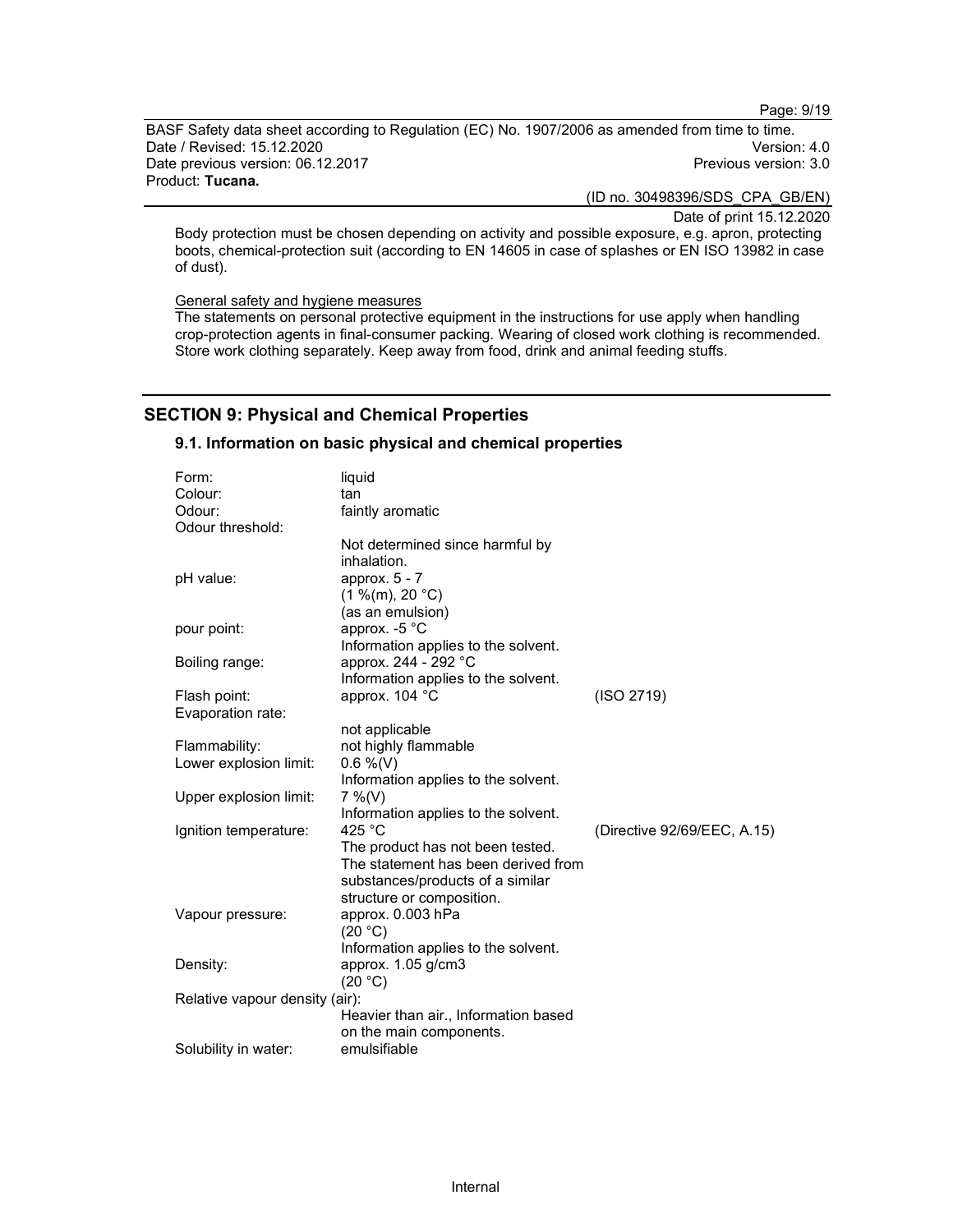Page: 10/19

BASF Safety data sheet according to Regulation (EC) No. 1907/2006 as amended from time to time. Date / Revised: 15.12.2020 Version: 4.0 Date previous version: 06.12.2017 **Previous version: 3.0** Previous version: 3.0 Product: Tucana.

(ID no. 30498396/SDS\_CPA\_GB/EN)

Date of print 15.12.2020

|                                                     |                                                                                                                                                                                                                                                       | Dais of print |
|-----------------------------------------------------|-------------------------------------------------------------------------------------------------------------------------------------------------------------------------------------------------------------------------------------------------------|---------------|
| Partitioning coefficient n-octanol/water (log Kow): | not applicable                                                                                                                                                                                                                                        |               |
| Thermal decomposition:<br>Viscosity, dynamic:       | No decomposition if stored and handled as prescribed/indicated.<br>approx. 64.2 mPa.s<br>(20 °C, 100 1/s)<br>The product has not been tested.<br>The statement has been derived from<br>substances/products of a similar<br>structure or composition. | (OECD 114)    |
| Viscosity, kinematic:                               | $23.7$ mm $2/s$<br>(40 °C)<br>The product has not been tested.<br>The statement has been derived from<br>substances/products of a similar<br>structure or composition.                                                                                | (OECD 114)    |
| Explosion hazard:                                   | Based on the chemical structure<br>there is no indication of explosive<br>properties.                                                                                                                                                                 |               |
| Fire promoting properties:                          | Based on its structural properties<br>the product is not classified as<br>oxidizing.                                                                                                                                                                  |               |

#### 9.2. Other information

Other Information: If necessary, information on other physical and chemical parameters is indicated in this section.

## SECTION 10: Stability and Reactivity

#### 10.1. Reactivity

No hazardous reactions if stored and handled as prescribed/indicated.

## 10.2. Chemical stability

The product is stable if stored and handled as prescribed/indicated.

#### 10.3. Possibility of hazardous reactions

No hazardous reactions if stored and handled as prescribed/indicated.

#### 10.4. Conditions to avoid

See SDS section 7 - Handling and storage.

#### 10.5. Incompatible materials

Substances to avoid: strong bases, strong acids, strong oxidizing agents

#### 10.6. Hazardous decomposition products

Hazardous decomposition products: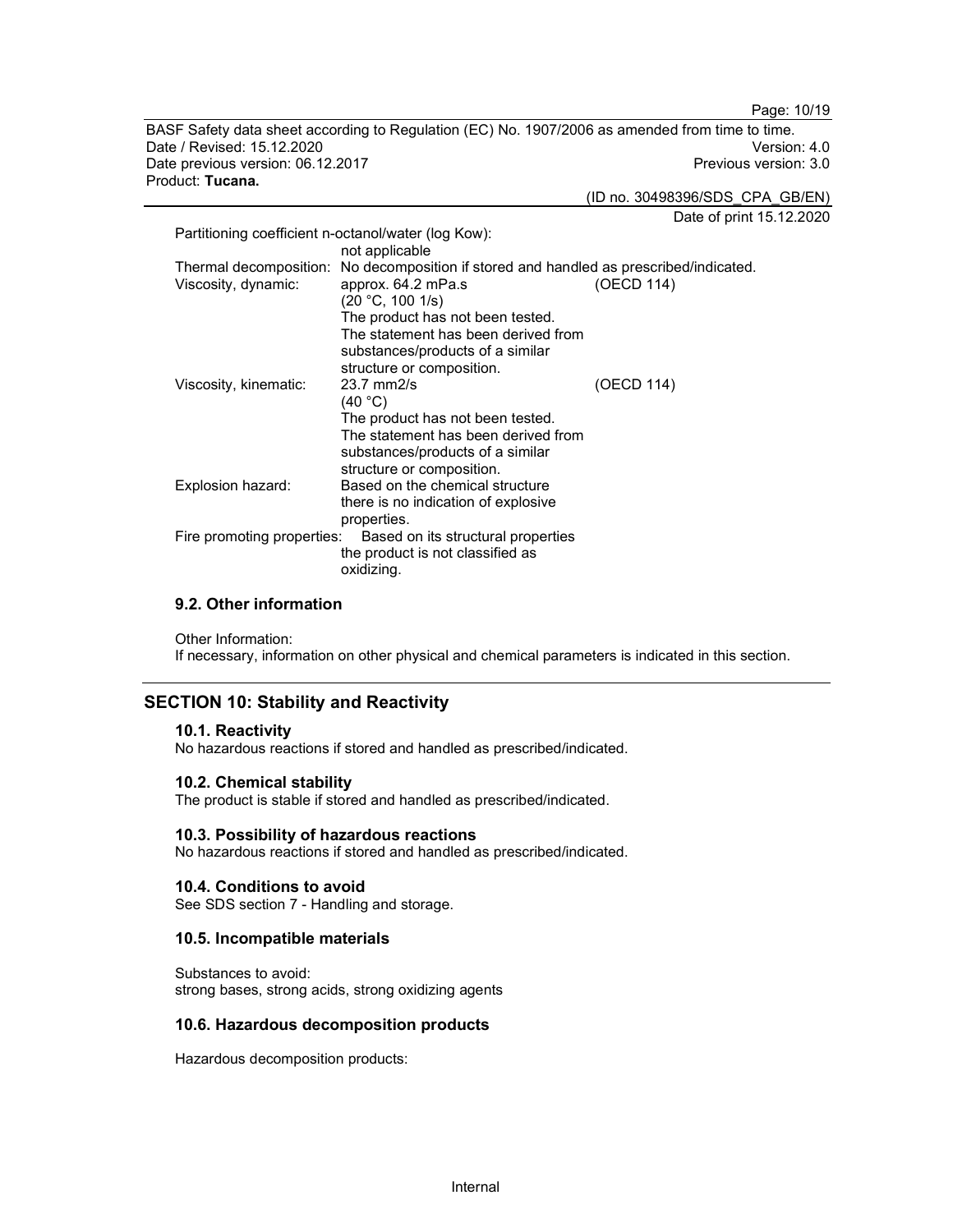Page: 11/19

BASF Safety data sheet according to Regulation (EC) No. 1907/2006 as amended from time to time. Date / Revised: 15.12.2020 Version: 4.0 Date previous version: 06.12.2017 **Previous version: 3.0** Previous version: 3.0 Product: Tucana.

(ID no. 30498396/SDS\_CPA\_GB/EN)

Date of print 15.12.2020

No hazardous decomposition products if stored and handled as prescribed/indicated.

## SECTION 11: Toxicological Information

#### 11.1. Information on toxicological effects

#### Acute toxicity

Assessment of acute toxicity:

Of moderate toxicity after single ingestion. Virtually nontoxic after a single skin contact. Of moderate toxicity after short-term inhalation. The product has not been tested. The statement has been derived from substances/products of a similar structure or composition.

Experimental/calculated data: LD50 rat (oral): 317 mg/kg

LC50 rat (by inhalation): > 1.14 - < 5.3 mg/l 4 h (OECD Guideline 403) An aerosol was tested.

LD50 rat (dermal): > 4,000 mg/kg (OECD Guideline 402) No mortality was observed.

#### Irritation

Assessment of irritating effects:

Skin contact causes irritation. Not irritating to the eyes. The product has not been tested. The statement has been derived from substances/products of a similar structure or composition.

Experimental/calculated data: Skin corrosion/irritation rabbit: Irritant. (OECD Guideline 404)

Serious eye damage/irritation rabbit: non-irritant (OECD Guideline 405)

#### Respiratory/Skin sensitization

Assessment of sensitization: Sensitization after skin contact possible.

Experimental/calculated data: Guinea pig maximization test guinea pig: sensitizing

Germ cell mutagenicity

Assessment of mutagenicity:

The product has not been tested. The statement has been derived from the properties of the individual components. Mutagenicity tests revealed no genotoxic potential.

#### **Carcinogenicity**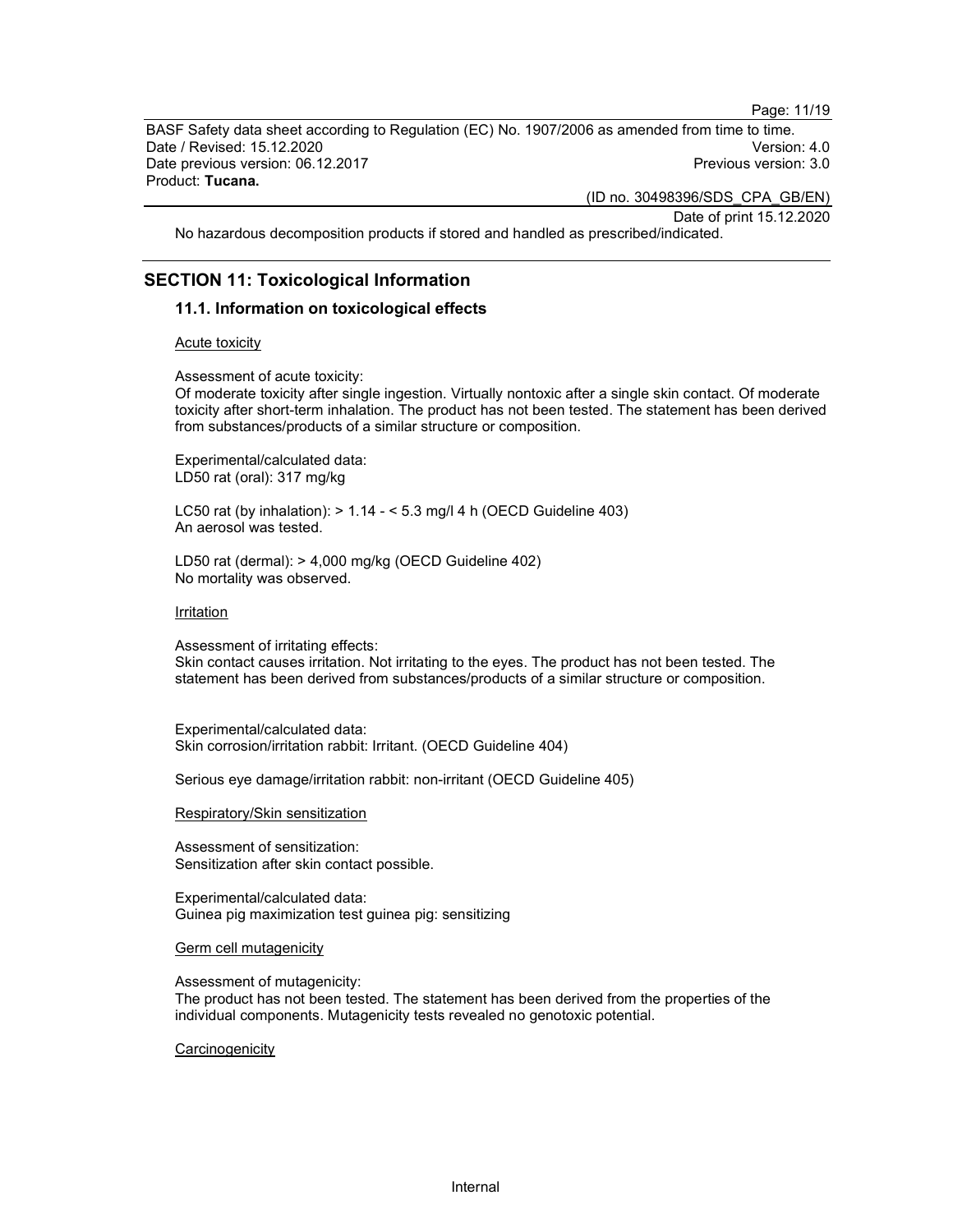Page: 12/19

BASF Safety data sheet according to Regulation (EC) No. 1907/2006 as amended from time to time. Date / Revised: 15.12.2020 Version: 4.0 Date previous version: 06.12.2017 **Previous version: 3.0** Previous version: 3.0 Product: Tucana.

(ID no. 30498396/SDS\_CPA\_GB/EN)

Date of print 15.12.2020

Assessment of carcinogenicity:

The product has not been tested. The statement has been derived from the properties of the individual components. The results of various animal studies gave no indication of a carcinogenic effect.

#### Reproductive toxicity

Assessment of reproduction toxicity: The product has not been tested. The statement has been derived from the properties of the individual components. The results of animal studies gave no indication of a fertility impairing effect.

#### Developmental toxicity

Assessment of teratogenicity: The product has not been tested. The statement has been derived from the properties of the individual components.

Information on: toluene Assessment of teratogenicity: Indications of possible developmental toxicity/teratogenicity were seen in animal studies. ----------------------------------

#### Specific target organ toxicity (single exposure)

Assessment of STOT single: Causes temporary irritation of the respiratory tract.

Remarks: The product has not been tested. The statement has been derived from the properties of the individual components.

#### Repeated dose toxicity and Specific target organ toxicity (repeated exposure)

#### Assessment of repeated dose toxicity:

The product has not been tested. The statement has been derived from the properties of the individual components.

Information on: pyraclostrobin (ISO); methyl N-{2-[1-(4-chlorophenyl)-1H-pyrazol-3 yloxymethyl]phenyl}(N-methoxy)carbamate Assessment of repeated dose toxicity: After repeated exposure the prominent effect is local irritation. The substance may cause damage to the olfactory epithelium after repeated inhalation.

#### Information on: biphenyl

Assessment of repeated dose toxicity: The substance may cause damage to the kidney after repeated ingestion of high doses, as shown in animal studies.

Information on: toluene Assessment of repeated dose toxicity: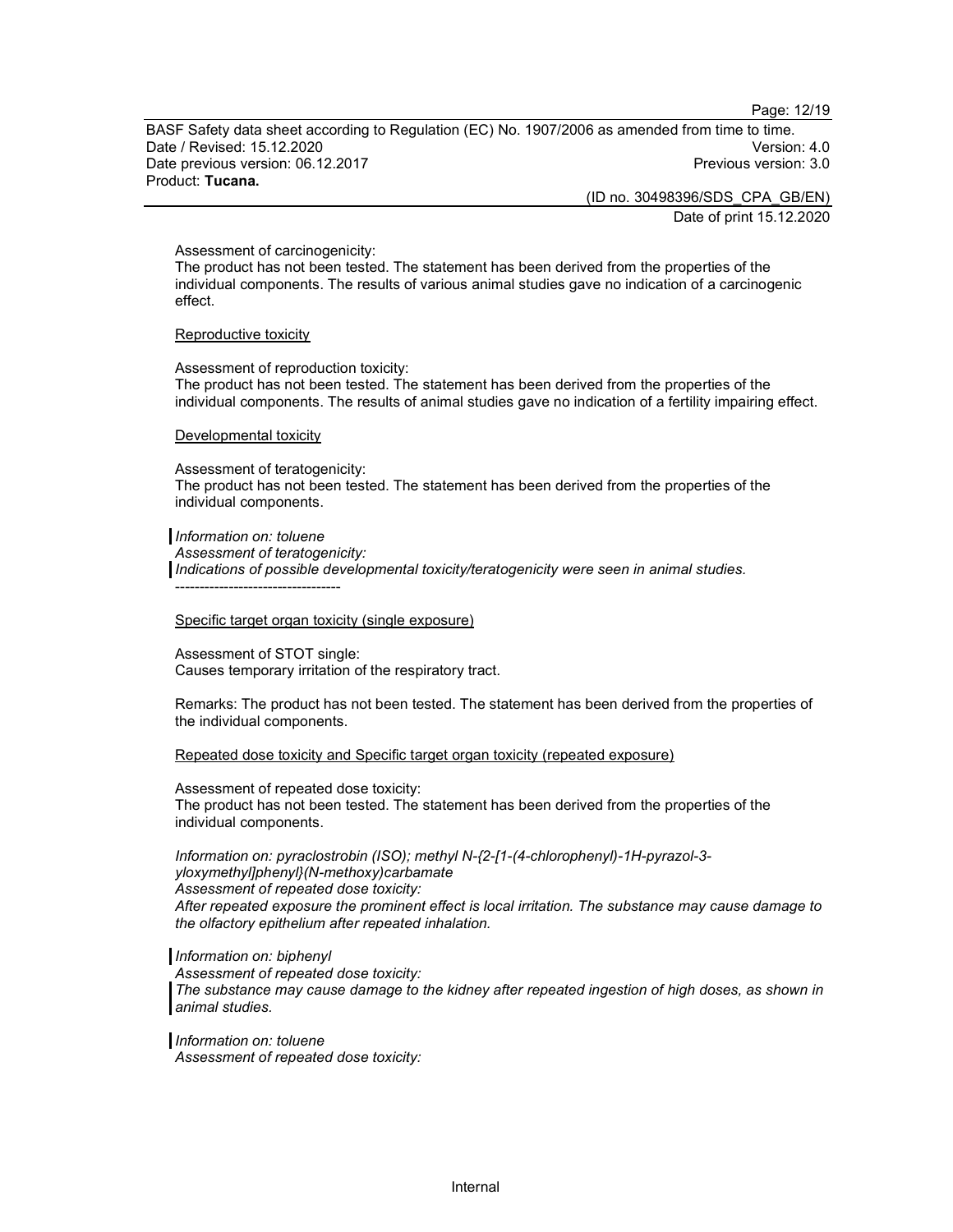Page: 13/19

BASF Safety data sheet according to Regulation (EC) No. 1907/2006 as amended from time to time. Date / Revised: 15.12.2020 Version: 4.0 Date previous version: 06.12.2017 **Previous version: 3.0** Previous version: 3.0 Product: Tucana.

(ID no. 30498396/SDS\_CPA\_GB/EN)

Date of print 15.12.2020

Repeated exposure to large quantities may affect certain organs. Damages the central nerve system. The substance may cause deafness after repeated inhalation.

Information on: Benzenesulfonic acid, 4-C10-13-sec-alkyl derivs., calcium salts Assessment of repeated dose toxicity:

After repeated exposure the prominent effect is local irritation. The product has not been tested. The statement has been derived from substances/products of a similar structure or composition.

Aspiration hazard

No aspiration hazard expected.

----------------------------------

Other relevant toxicity information

Misuse can be harmful to health.

#### SECTION 12: Ecological Information

#### 12.1. Toxicity

Assessment of aquatic toxicity: Very toxic to aquatic life with long lasting effects. The product has not been tested. The statement has been derived from substances/products of a similar structure or composition.

Toxicity to fish: LC50 (96 h) 0.0229 mg/l, Oncorhynchus mykiss (EPA 72-1, static)

Aquatic invertebrates: EC50 (48 h) 0.046 mg/l, Daphnia magna (OECD Guideline 202, part 1, static)

Aquatic plants: EC50 (72 h) 0.69 mg/l (growth rate), Pseudokirchneriella subcapitata (OECD Guideline 201)

EC10 (72 h) 0.11 mg/l (growth rate), Pseudokirchneriella subcapitata (OECD Guideline 201)

Information on: pyraclostrobin (ISO); methyl N-{2-[1-(4-chlorophenyl)-1H-pyrazol-3 yloxymethyl]phenyl}(N-methoxy)carbamate Chronic toxicity to fish: No observed effect concentration (98 d) approx. 0.00235 mg/l, Oncorhynchus mykiss (OECD Guideline 210, Flow through.)

----------------------------------

Information on: pyraclostrobin (ISO); methyl N-{2-[1-(4-chlorophenyl)-1H-pyrazol-3 yloxymethyl]phenyl}(N-methoxy)carbamate Chronic toxicity to aquatic invertebrates: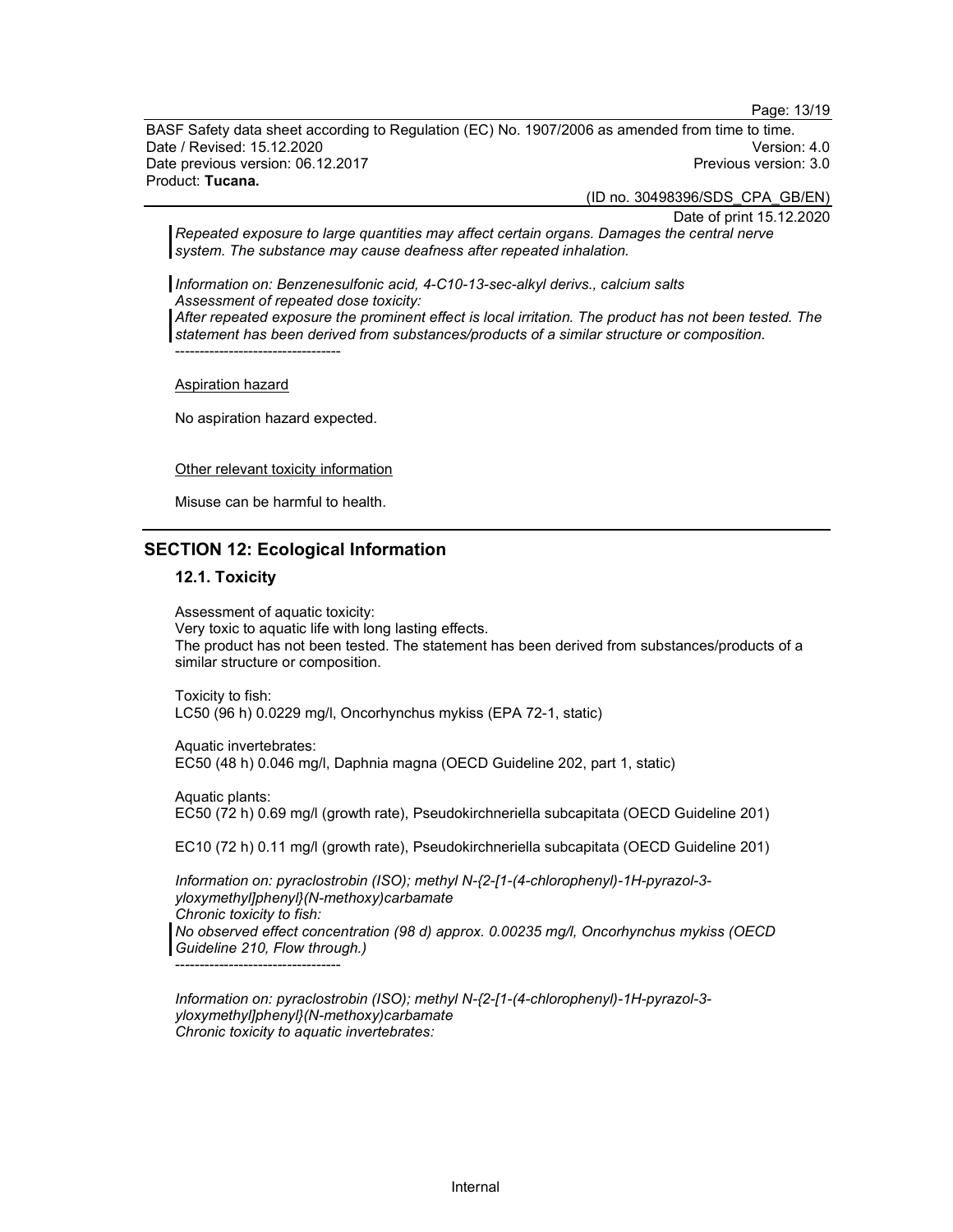Page: 14/19

BASF Safety data sheet according to Regulation (EC) No. 1907/2006 as amended from time to time. Date / Revised: 15.12.2020 Version: 4.0 Date previous version: 06.12.2017 **Previous version: 3.0** Previous version: 3.0 Product: Tucana.

(ID no. 30498396/SDS\_CPA\_GB/EN)

Date of print 15.12.2020

No observed effect concentration (21 d) 0.004 mg/l, Daphnia magna (OECD Guideline 202, part 2, semistatic)

The details of the toxic effect relate to the nominal concentration.

No observed effect concentration (28 d) 0.00128 mg/l, Mysidopsis bahia (OPP 72-4 (EPA-Guideline), Flow through.)

The statement of the toxic effect relates to the analytically determined concentration.

----------------------------------

#### 12.2. Persistence and degradability

Assessment biodegradation and elimination (H2O): The product has not been tested. The statement has been derived from the properties of the individual components.

Information on: pyraclostrobin (ISO); methyl N-{2-[1-(4-chlorophenyl)-1H-pyrazol-3 yloxymethyl]phenyl}(N-methoxy)carbamate Assessment biodegradation and elimination (H2O): Not readily biodegradable (by OECD criteria).

----------------------------------

### 12.3. Bioaccumulative potential

Assessment bioaccumulation potential: The product has not been tested. The statement has been derived from the properties of the individual components.

Information on: pyraclostrobin (ISO); methyl N-{2-[1-(4-chlorophenyl)-1H-pyrazol-3 yloxymethyl]phenyl}(N-methoxy)carbamate Bioaccumulation potential:

Bioconcentration factor (BCF): 379 - 507, Oncorhynchus mykiss (OECD-Guideline 305) Accumulation in organisms is not to be expected. ----------------------------------

#### 12.4. Mobility in soil

Assessment transport between environmental compartments: Adsorption in soil: The product has not been tested. The statement has been derived from the properties of the individual components.

Information on: pyraclostrobin (ISO); methyl N-{2-[1-(4-chlorophenyl)-1H-pyrazol-3 yloxymethyl]phenyl}(N-methoxy)carbamate Assessment transport between environmental compartments: Adsorption in soil: Following exposure to soil, adsorption to solid soil particles is probable, therefore contamination of groundwater is not expected.

----------------------------------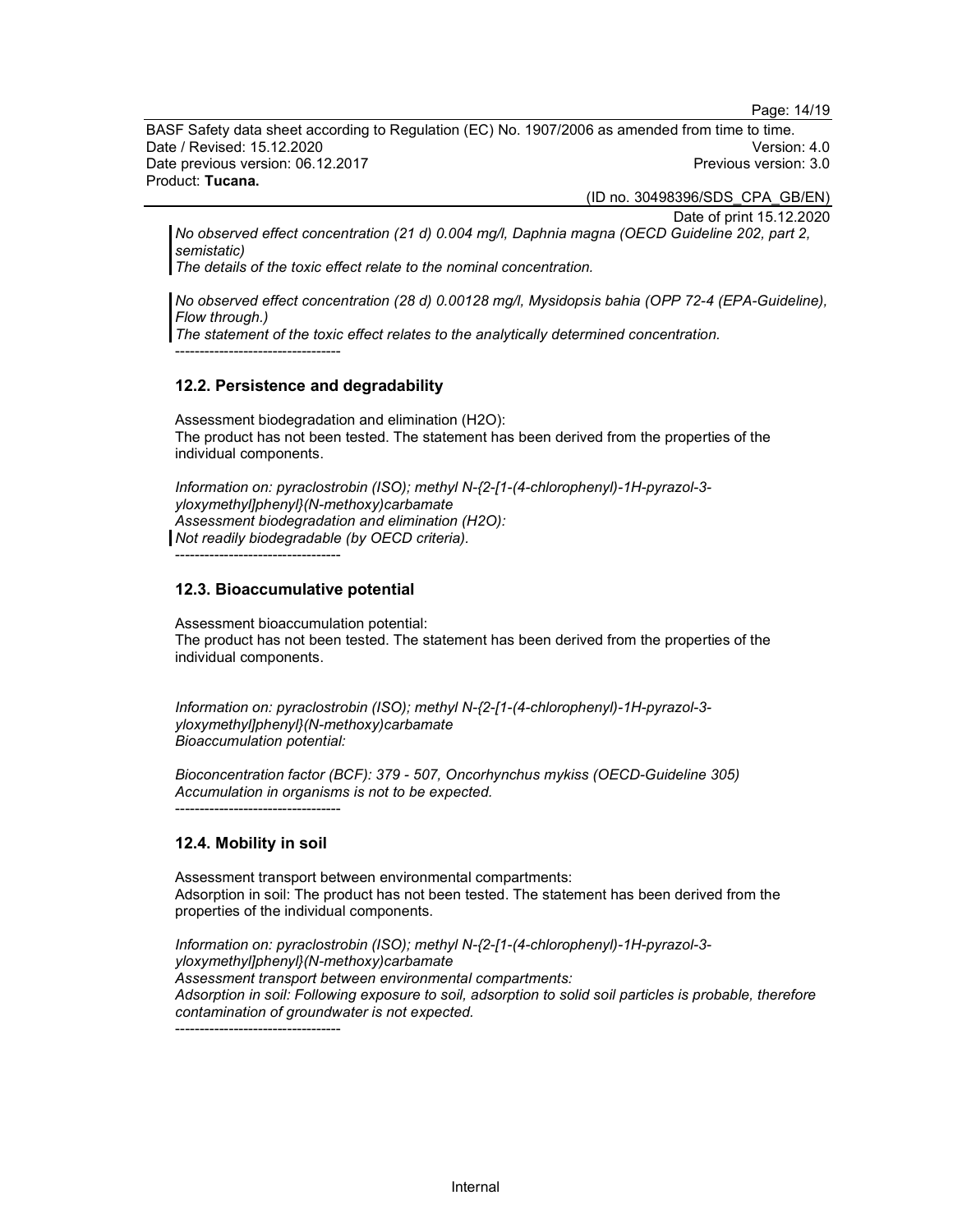BASF Safety data sheet according to Regulation (EC) No. 1907/2006 as amended from time to time. Date / Revised: 15.12.2020 Version: 4.0 Date previous version: 06.12.2017 **Previous version: 3.0** Previous version: 3.0 Product: Tucana.

(ID no. 30498396/SDS\_CPA\_GB/EN)

Date of print 15.12.2020

Page: 15/19

## 12.5. Results of PBT and vPvB assessment

The product does not contain a substance fulfilling the PBT (persistent/bioaccumulative/toxic) criteria or the vPvB (very persistent/very bioaccumulative) criteria.

## 12.6. Other adverse effects

The product does not contain substances that are listed in Regulation (EC) 1005/2009 on substances that deplete the ozone layer.

## 12.7. Additional information

Other ecotoxicological advice: Do not discharge product into the environment without control.

## SECTION 13: Disposal Considerations

## 13.1. Waste treatment methods

Must be disposed of or incinerated in accordance with local regulations.

The UK Environmental Protection (Duty of Care) Regulations (EP) and amendments should be noted (United Kingdom).

This product and any uncleaned containers must be disposed of as hazardous waste in accordance with the 2005 Hazardous Waste Regulations and amendments (United Kingdom)

Contaminated packaging: Contaminated packaging should be emptied as far as possible and disposed of in the same manner as the substance/product.

## SECTION 14: Transport Information

### Land transport

#### ADR

| UN number                           | UN3082                                            |
|-------------------------------------|---------------------------------------------------|
| UN proper shipping name:            | ENVIRONMENTALLY HAZARDOUS SUBSTANCE, LIQUID,      |
|                                     | N.O.S. (contains PYRACLOSTROBIN, SOLVENT NAPHTHA) |
| Transport hazard class(es): 9, EHSM |                                                   |
| Packing group:                      |                                                   |
| Environmental hazards:              | ves                                               |
| Special precautions for             |                                                   |
| user:                               | None known                                        |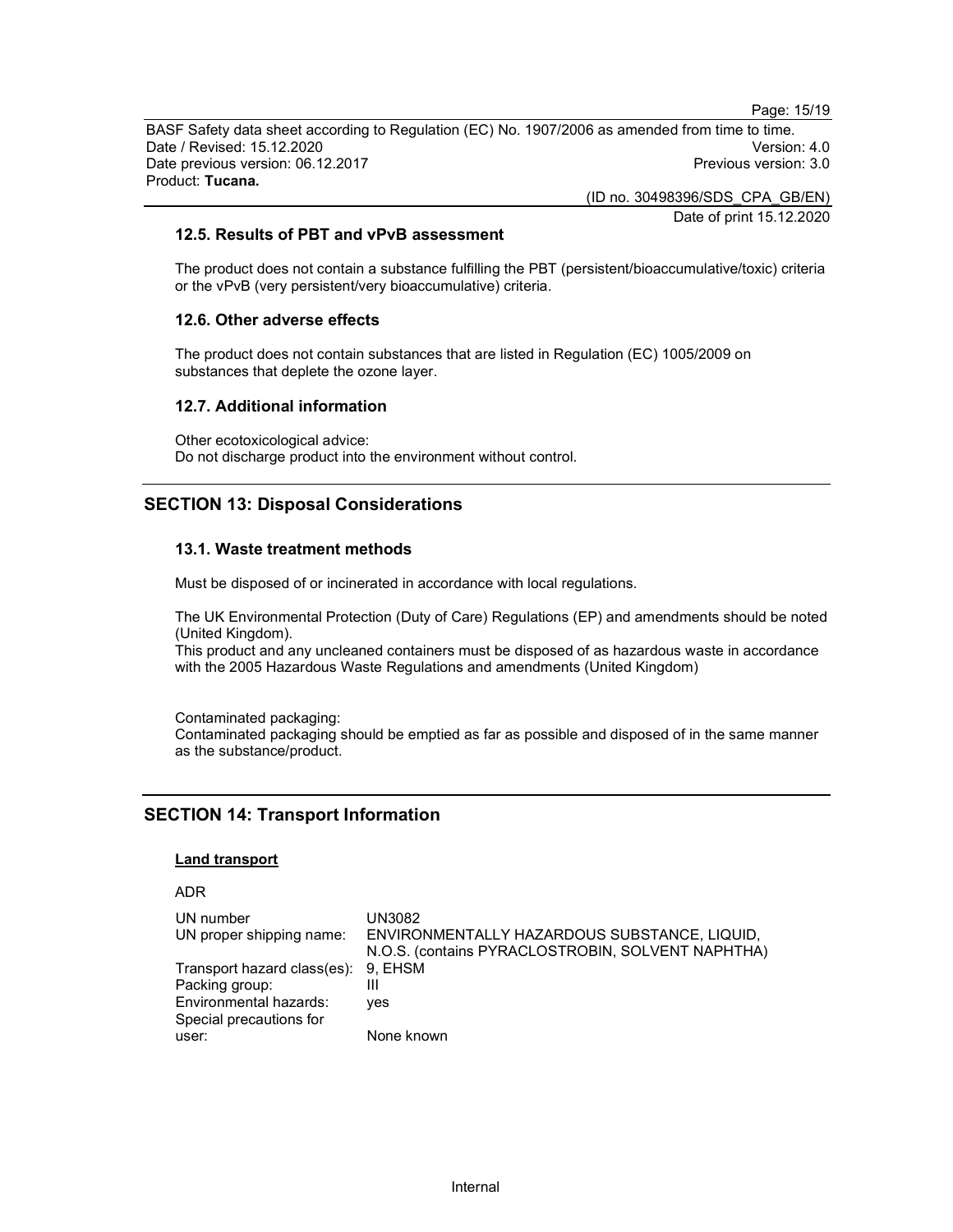Page: 16/19

BASF Safety data sheet according to Regulation (EC) No. 1907/2006 as amended from time to time. Date / Revised: 15.12.2020 Date previous version: 06.12.2017 **Previous version: 3.0** Previous version: 3.0 Product: Tucana.

(ID no. 30498396/SDS\_CPA\_GB/EN)

Date of print 15.12.2020

#### RID

| UN number                           | UN3082                                            |
|-------------------------------------|---------------------------------------------------|
| UN proper shipping name:            | ENVIRONMENTALLY HAZARDOUS SUBSTANCE, LIQUID,      |
|                                     | N.O.S. (contains PYRACLOSTROBIN, SOLVENT NAPHTHA) |
| Transport hazard class(es): 9, EHSM |                                                   |
| Packing group:                      |                                                   |
| Environmental hazards:              | ves                                               |
| Special precautions for             | None known                                        |
| user:                               |                                                   |

## Inland waterway transport

ADN

| UN number<br>UN proper shipping name: | UN3082<br>ENVIRONMENTALLY HAZARDOUS SUBSTANCE, LIQUID,<br>N.O.S. (contains PYRACLOSTROBIN, SOLVENT NAPHTHA) |
|---------------------------------------|-------------------------------------------------------------------------------------------------------------|
| Transport hazard class(es): 9, EHSM   |                                                                                                             |
| Packing group:                        | Ш                                                                                                           |
| Environmental hazards:                | ves                                                                                                         |
| Special precautions for               | None known                                                                                                  |
| user:                                 |                                                                                                             |

Transport in inland waterway vessel Not evaluated

### Sea transport

| UN number:<br>UN proper shipping name: | <b>UN 3082</b><br>ENVIRONMENTALLY HAZARDOUS SUBSTANCE, LIQUID, |
|----------------------------------------|----------------------------------------------------------------|
|                                        | N.O.S. (contains PYRACLOSTROBIN, SOLVENT NAPHTHA)              |
| Transport hazard class(es):            | 9. EHSM                                                        |
| Packing group:                         | Ш                                                              |
| Environmental hazards:                 | ves                                                            |
|                                        | Marine pollutant: YES                                          |
| Special precautions for<br>user:       | None known                                                     |

## Air transport

IATA/ICAO

UN number: UN 3082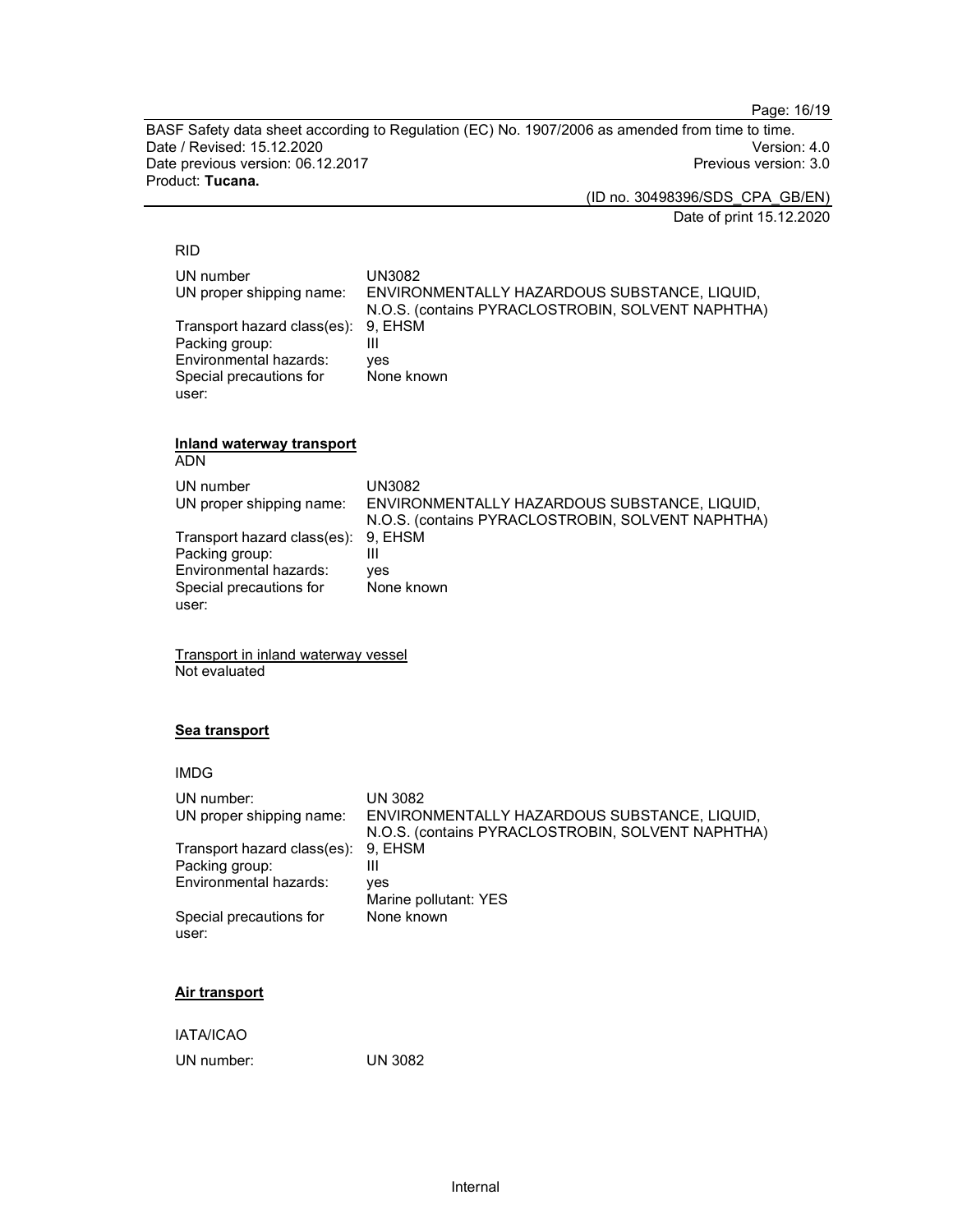Page: 17/19

BASF Safety data sheet according to Regulation (EC) No. 1907/2006 as amended from time to time. Date / Revised: 15.12.2020 Version: 4.0 Date previous version: 06.12.2017 **Previous version: 3.0** Previous version: 3.0 Product: Tucana.

(ID no. 30498396/SDS\_CPA\_GB/EN)

Date of print 15.12.2020 UN proper shipping name: ENVIRONMENTALLY HAZARDOUS SUBSTANCE, LIQUID, N.O.S. (contains PYRACLOSTROBIN, SOLVENT NAPHTHA) Transport hazard class(es): 9, EHSM Packing group: III Environmental hazards: yes Special precautions for user: None known

#### 14.1. UN number

See corresponding entries for "UN number" for the respective regulations in the tables above.

#### 14.2. UN proper shipping name

See corresponding entries for "UN proper shipping name" for the respective regulations in the tables above.

#### 14.3. Transport hazard class(es)

See corresponding entries for "Transport hazard class(es)" for the respective regulations in the tables above.

#### 14.4. Packing group

See corresponding entries for "Packing group" for the respective regulations in the tables above.

#### 14.5. Environmental hazards

See corresponding entries for "Environmental hazards" for the respective regulations in the tables above.

#### 14.6. Special precautions for user

See corresponding entries for "Special precautions for user" for the respective regulations in the tables above.

## 14.7. Transport in bulk according to Annex II of MARPOL and the IBC Code

| Regulation:         | Not evaluated |
|---------------------|---------------|
| Shipment approved:  | Not evaluated |
| Pollution name:     | Not evaluated |
| Pollution category: | Not evaluated |
| Ship Type:          | Not evaluated |

#### Further information

Product may be shipped as non-hazardous in suitable packages containing a net quantity of 5 L or less under the provisions of various regulatory agencies: ADR, RID, ADN: Special Provision 375; IMDG: 2.10.2.7; IATA: A197; TDG: Special Provision 99(2); 49CFR: §171.4 (c) (2).

This product is subject to the most recent edition of "The Carriage of Dangerous Goods and Use of Transportable Pressure Equipment Regulations" and their amendments (United Kingdom).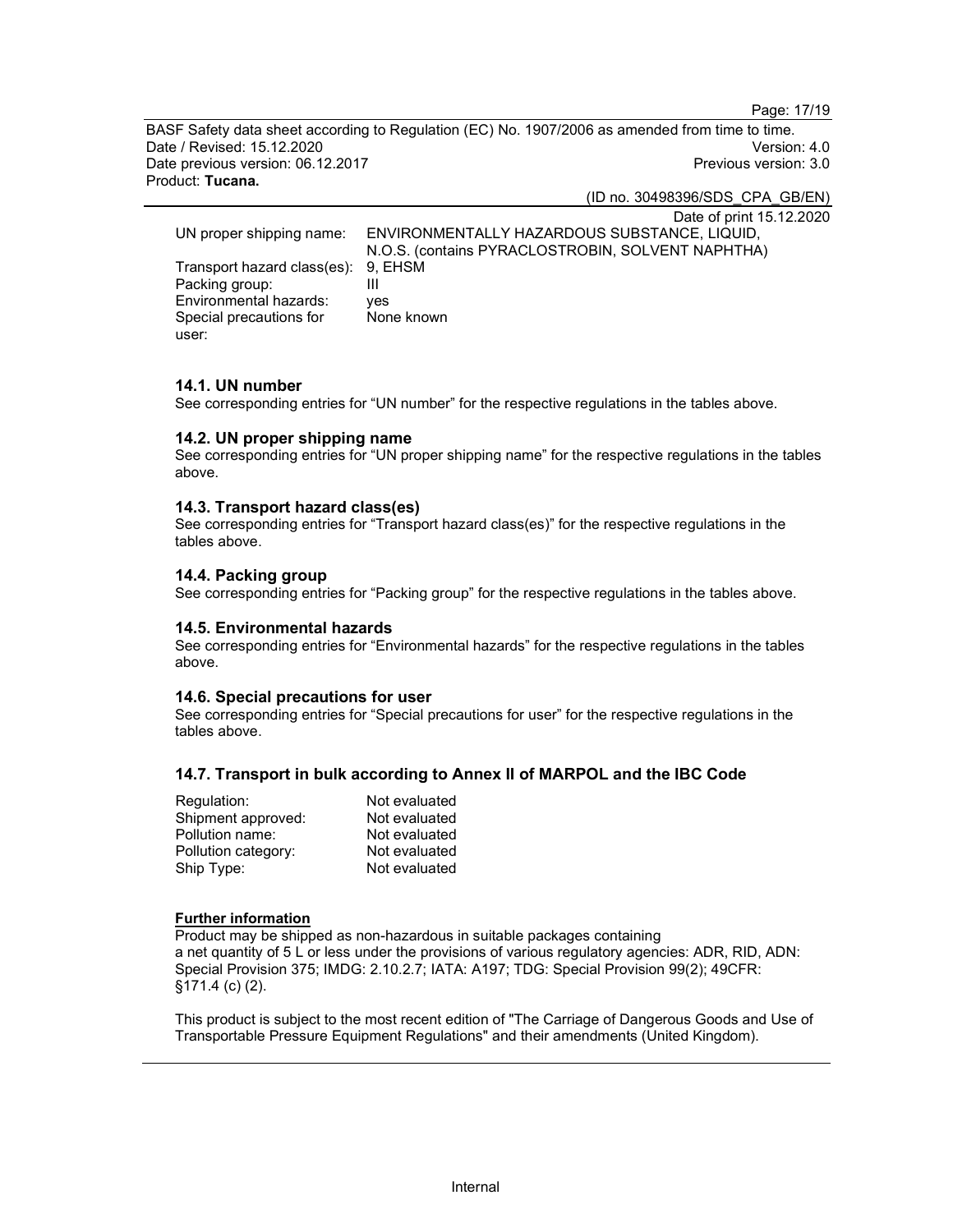Page: 18/19

BASF Safety data sheet according to Regulation (EC) No. 1907/2006 as amended from time to time. Date / Revised: 15.12.2020 Version: 4.0 Date previous version: 06.12.2017 **Previous version: 3.0** Previous version: 3.0 Product: Tucana.

> (ID no. 30498396/SDS\_CPA\_GB/EN) Date of print 15.12.2020

SECTION 15: Regulatory Information

## 15.1. Safety, health and environmental regulations/legislation specific for the substance or mixture

Prohibitions, Restrictions and Authorizations

Annex XVII of Regulation (EC) No 1907/2006: Number on List: 3 , 48

Restrictions of Regulation (EC) No 1907/2006, Annex XVII, do not apply for the intended use(s) of the product given in this SDS.

Directive 2012/18/EU - Control of Major Accident Hazards involving dangerous substances (EU): List entry in regulation: E1

This product is classified under the European CLP Regulation. (United Kingdom) The data should be considered when making any assessment under the Control of Substances Hazardous to Health Regulations (COSHH), and related guidance, for example, 'COSHH Essentials' (United Kingdom).

This product may be subject to the Control of Major Accident Hazards Regulations (COMAH), and amendments if specific threshold tonnages are exceeded (United Kingdom).

## 15.2. Chemical Safety Assessment

Advice on product handling can be found in sections 7 and 8 of this safety data sheet.

## SECTION 16: Other Information

For proper and safe use of this product, please refer to the approval conditions laid down on the product label.

|                    | Full text of the classifications, including the hazard classes and the hazard statements, if mentioned |
|--------------------|--------------------------------------------------------------------------------------------------------|
| in section 2 or 3: |                                                                                                        |
| Acute Tox.         | Acute toxicity                                                                                         |
| Skin Corr./Irrit.  | Skin corrosion/irritation                                                                              |
| Skin Sens.         | Skin sensitization                                                                                     |
| STOT SE            | Specific target organ toxicity — single exposure                                                       |
| Aquatic Acute      | Hazardous to the aquatic environment - acute                                                           |
| Aquatic Chronic    | Hazardous to the aquatic environment - chronic                                                         |
| Asp. Tox.          | Aspiration hazard                                                                                      |
| Eye Dam./Irrit.    | Serious eye damage/eye irritation                                                                      |
| Flam. Lig.         | Flammable liquids                                                                                      |
| Repr.              | Reproductive toxicity                                                                                  |
| <b>ISTOT RE</b>    | Specific target organ toxicity — repeated exposure                                                     |
| H315               | Causes skin irritation.                                                                                |
| H332               | Harmful if inhaled.                                                                                    |
| H302               | Harmful if swallowed.                                                                                  |